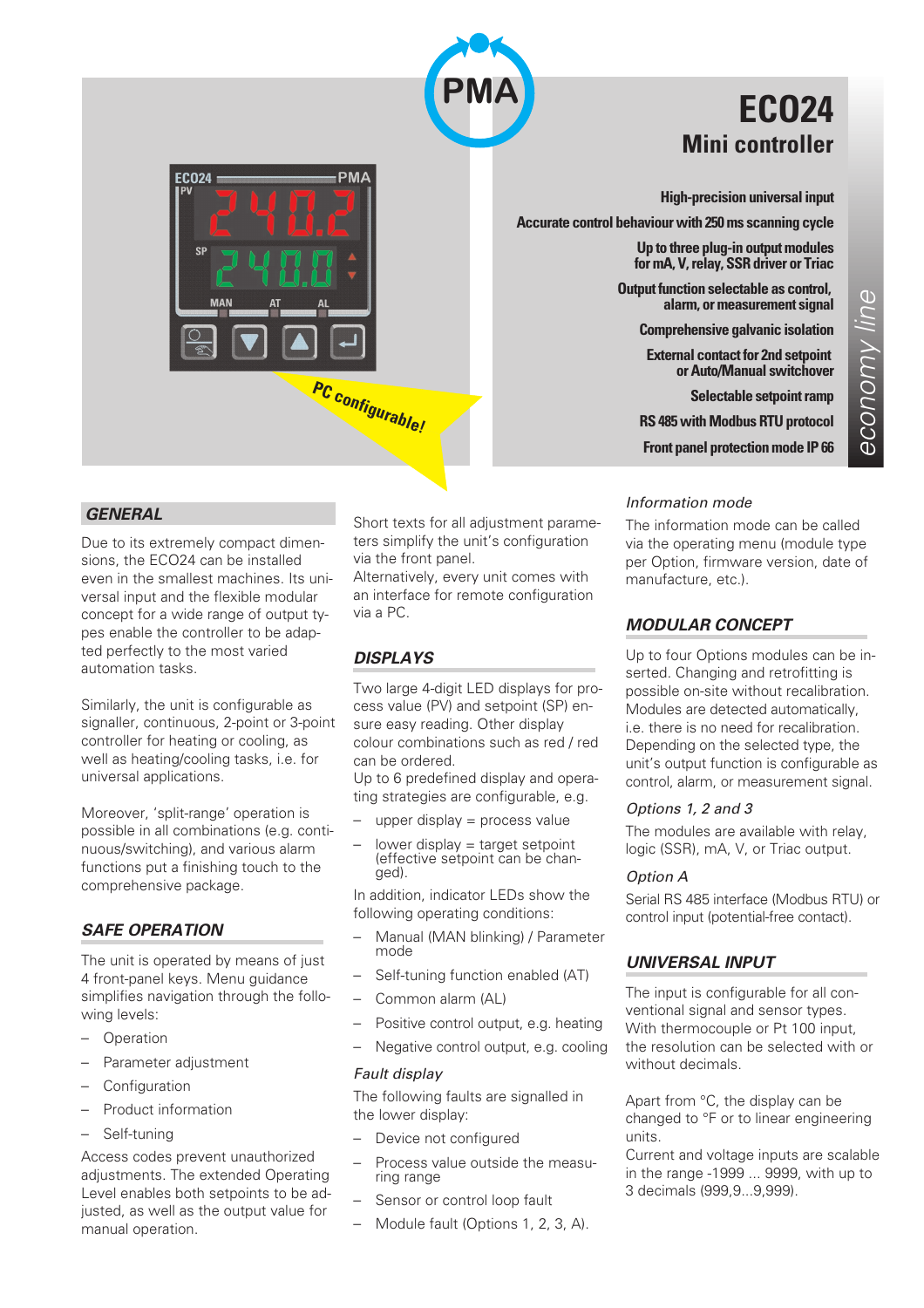The setpoint limits are adjustable within the measuring ranges. In case of a sensor fault, the control outputs are switched off (0% output).

## *Offset*

For the purpose of measurement correction, a constant value can be added to the measurement signal.

## *CONTROLLER FUNCTIONS*

Either PID, PD, PI or P behaviour is configurable. Various plug-in modules are available for the control outputs.

## *Self-tuning function*

The start-up tuning function (advance tuning) determined the best PID parameters by means of a 100% step change of the output, either at the push of a button (operating menu) or automatically at power-up. The tuning attempt is started as soon as the control deviation exceeds 5% of the measuring range.

Alternatively, the self-tuning function can be used at the setpoint. In this case, an oscillation test (1 period) is started automatically, if the control deviation exceeds 0,15% of the measuring range.

## *Setpoint*

Apart from the main setpoint SP1, a second setpoint SP2 can be adjusted from the front (adjustment can be disabled). The setpoint limits are adjustable. Switchover to SP2 is done via a control input or a serial interface (Option A required).

## *Setpoint ramp*

The function 'Setpoint ramp with adjustable gradient' can be enabled. In case of a setpoint change, the ramp starts from the actual process value.

#### *Manual operation*

Switchover to manual operation is done either with the A/M key in the front panel, or via a control input (Option A required). The front panel key can be disabled.

## *Auto/manual switchover*

The controller can be switched to manual operation from the front. If switchover is done via a control input (Option A), the front panel key is disabled.

## *Control output limiting*

The maximum output value for heating is adjustable. During manual operation, the limit is not effective.

## *Operating sense*

The operating sense for heating can be switched from 'inverse' to 'direct'. The operating sense for cooling is fixed to 'direct'.

## *Neutral zone (dead band)*

With 3-point controllers and split-range operation, a neutral zone is adjustable in the range -20...+20%. Hereby, the two characteristics (heating / cooling) can overlap.

## *CONFIGURABLE ALARM OUTPUTS*

Both alarm outputs work in the normally de-energized mode: Alarm relays or logic signals are energized in case of an alarm, and the corresponding red LED lights up.

The switching differential is separately adjustable. Alarm functions are configurable as absolute or relative measurement value alarms (min. or max.), bandwidth alarm (symmetrical to setpoint) or for control loop monitoring.

The two alarm outputs can be AND or OR-linked, and be used as common alarms.

Furthermore, the alarm behaviour is configurable: Alarm suppression after power up and after a setpoint change. Normally energized or de-energized operating mode is also selectable.

## *Control loop alarm*

Automatic detection if there is no response of the process value after a change in the output.

## *INTERFACE / DIGITAL INPUT (OPTION A)*

All parameters are accessible via the digital RS 485 interface with Modbus RTU protocol.

An external control contact can be used either to select a 2nd setpoint (w/W2) or for auto/manual switchover.

## *GALVANIC ISOLATION*

All outputs are galvanically isolated from each other, from the universal input, and from the power supply.

Important: An SSR output is not isolated from the universal input or from other SSR outputs!

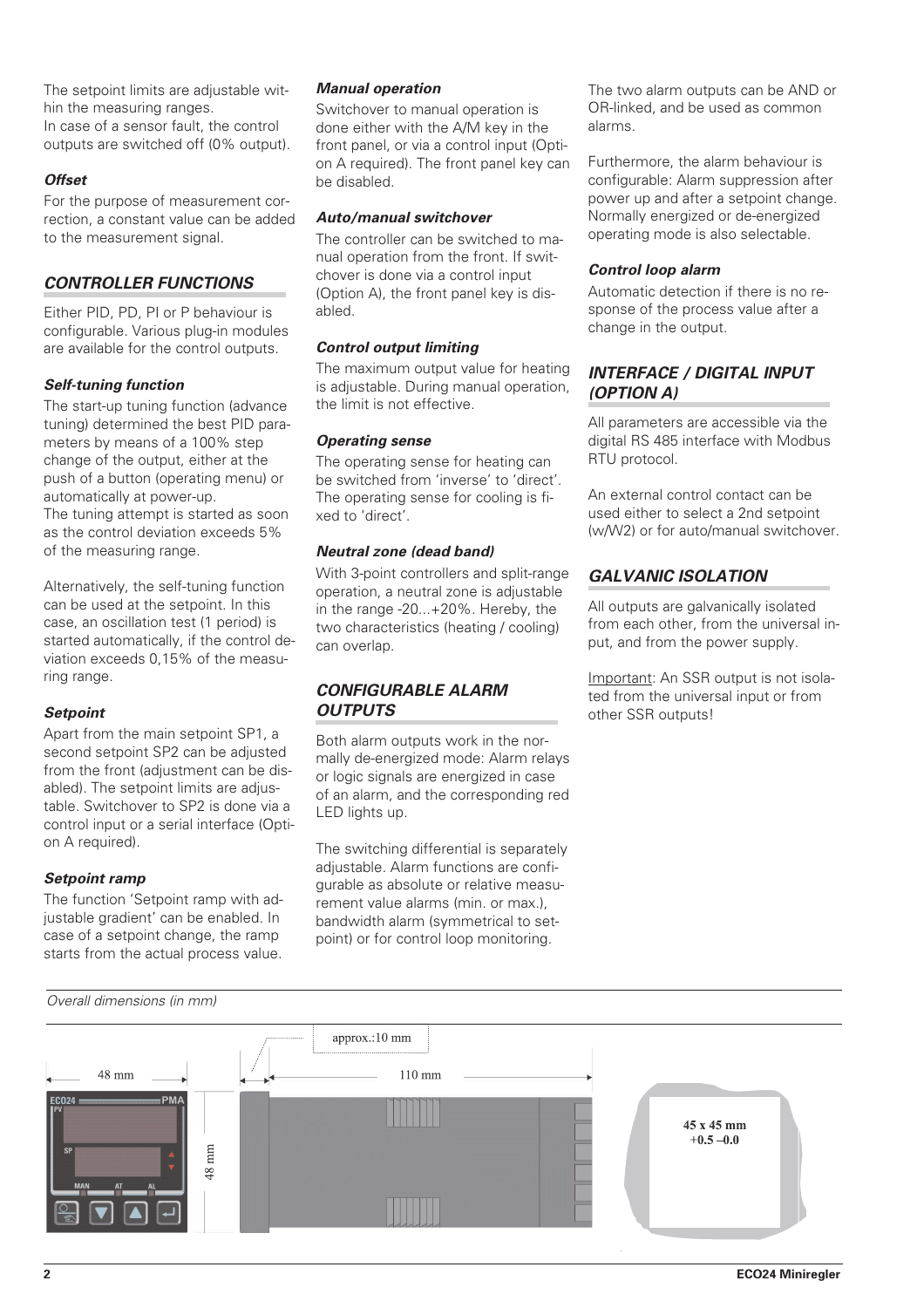## *TECHNICAL DATA*

## *UNIVERSAL INPUT*

#### *Scanning cycle*

250 ms

## *Digital input filter*

0; 0,5…100 s, adjustable in steps of 0,5 s.

## *Input resolution*

Approx. 14 bits; ¼ of the display resolution

## *Input resistance*

10 V DC: 47 kΩ 20 mA DC: 5 Ω Other ranges: >10 M $\Omega$ 

## *MEASURING RANGES*

#### *Thermocouples*

Types: L; J; K; N; R; S; T; C; B; PtRh20%/PtRh40%

#### *Characteristic*

Temperature-linear

## *Sensor monitoring*

Response time: 2 s Controller outputs are switched off (output value 0%).

#### *Measurement error*

0,1% of measuring range  $\pm$  1 digit (valid for Type B: from 600 °C, and PtRh 20%/PtRh 40% from 800 °C)

## *Linearization*

Error:  $< 0.2$  °C (typically 0.05 °C) Without decimals:  $< \pm 0.5$  °C

#### *Cold-junction compensation*

< ±0,7 °C under reference conditions.  $\leq$  ±1 °C under operating conditions.

#### *Temperature stability*

< 0,01% / K change of ambient temperature

#### *Source impedance effect*

 $<$  100  $\Omega$  : <0,1% of measurement error (< 1000 Ω : <0,5%)

#### *Resistance thermometer*

*Sensor:* Pt 100

#### *Measuring ranges*

-128,8 … 537,7 °C (-199,9 … 999,9 °F) -199 … 800 °C (-328 … 1472 °F) Resolution: 0,1 K or 1 K

*Characteristic:* temperature-linear *Connecting principle:* three-wire



## *Thermocouples*

*Connecting diagram*

| Type               |    | Measuring range  |                        | Resolution |  |  |
|--------------------|----|------------------|------------------------|------------|--|--|
| Fe-CuNi            | J. | $-2001200 °C$    | $-328.2192$ °F         | 1 K        |  |  |
| Fe-CuNi            | J  | $-128,8537,7$ °C | -199,9999,9 °F         | 0.1K       |  |  |
| Fe-CuNi            | L  | $0762$ °C        | 321403 °F              | 1 K        |  |  |
| Fe-CuNi            | L  | $0,0537,7$ °C    | 32,0999,9 °F           | 0.1K       |  |  |
| SNiCr-Ni           | K  | $-2401373$ °C    | $-4002503$ °F          | 1 K        |  |  |
| NiCr-Ni            | K  | $-128,8537,7$ °C | -199,9999,9 °F         | 0.1K       |  |  |
| PtRh-Pt 10%        | S  | 0.1762 °C        | 32.3204 °F             | 1 K        |  |  |
| PtRh-Pt 13%        | R  | $01759$ °C       | 32.3198 °F             | 1 K        |  |  |
| PtRh-Pt 6%         | B  | 1001824 °C       | 2113315 °F             | 1 K        |  |  |
| Cu-CuNi            | Τ  | $-240400$ °C     | $-400752$ °F           | 1 K        |  |  |
| Cu-CuNi            | Τ  | $-128.8400$ °C   | $-199.9752.0^{\circ}F$ | 0.1K       |  |  |
| Nicrosil/Nisil     | Ν  | $01399$ °C       | 322551 °F              | 1 K        |  |  |
| W5Re/W26Re         | C  | $02320$ °C       | 324208 °F              | 1 K        |  |  |
| PtRh20%<br>PtRh40% |    | 01850 °C         | $323362$ °F            | 1 K        |  |  |

#### *Sensor current:* approx. 150 µA

#### *Sensor monitoring*

Acts on sensor break and short circuit. Response time: 2 s Controller outputs are switched off (output value 0%).

#### *Measurement error*

 $< \pm 0.1$ % of measuring range  $\pm 1$  digit.

#### *Linearization error*

 $<$  0,2 $\degree$ C (typically 0,05 $\degree$ C) Without decimals: < $\pm$ 0,5 °C

#### *Temperature stability*

0,01% /K change of ambient temperature

## *Lead resistance effect:*

< 0,5% of measurement error with 50Ω /lead

## *Current and voltage*

#### *Measuring ranges:*

0...20 mA, 4...20 mA, 0...50 mV, 10...50 mV, 0...5 V, 1...5V, 0...10V, 2...10V

## *Scaling*

-1.999...9.999

*Resolution* ≥ 1 digit

#### *Characteristic:* linear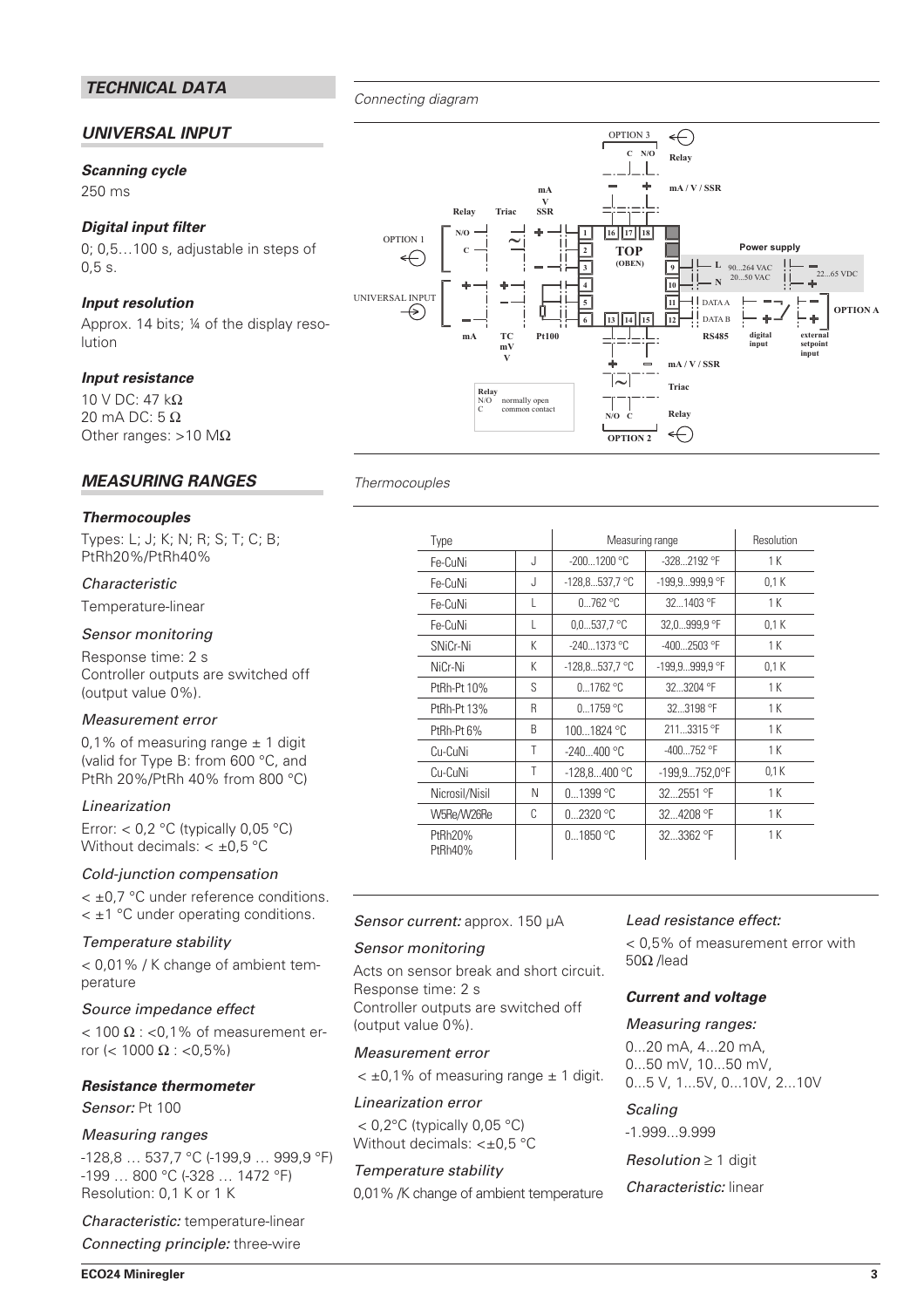## *Measurement error*

0,1% of measuring range  $\pm$  1 digit

## *Break monitoring*

Only with span start  $> 0!$ *Response time:* 2 s Controller outputs are switched off (output value 0%).

## *Measurement error:*

0.1% of measuring range  $\pm$  1 digit.

## *Temperature stability:*

< 0,01% / K change of ambient temperature

## *EXTERNAL SETPOINT (OPTION A)*

0-20mA, 4-20mA, 0-50mV, 0-5, 1-5, 0-10, 2-10V. scalable from 1999 to 9999, internal / external Setpoint changeover via front-keys

## *CONTROL INPUT (OPTION A)*

Connection of a potential-free contact or a TTL voltage level

## *Function*

Remote switchover of setpoint or auto/manual operation

*Response delay:* 0,25 s

## *TTL voltage level*

 $\leq$  0,8 V for setpoint 1 or AUTO ≥ 2...24 V for setpoint 2 or MAN

## *Contact*

 $\leq$  50  $\Omega$ : setpoint 2 or MAN  $\geq$  5 kΩ: setpoint 1 or AUTO

## *OUTPUTS*

Plug-in modules (Options 1, 2, 3)

## *Quantity:* 3

## *Type (Options 1, 2 and 3)*

- Relay
- SSR driver
- Continuous (current / voltage)
- TRIAC

## *Relays*

*Contact type:* potential-free, normally open

## *Contact rating:*

Max. 2 A / 240 V AC, resistive load, Min. 100 mA, 5 V AC/DC:

*Electrical service life:* 500.000 switching cycles at max. contact rating.

• If the relays operate external contactors, these must be fitted with RC snubber circuits to prevent excessive switch-off voltage peaks.

## *SSR driver (logic output)*

Power: >10 V at 20 mA load current

## *TRIAC*

## *Operating principle:*

zero-crossing mode Load voltage: 20...280 Vrms Load frequency: 47...63 Hz Load current: 0,025...1,0 Arms (at 40°C), linear derating to 0,5 Arms at 80 °C

## *Peak current:*

<25 Arms (max. 1 full cycle) *Nominal forward voltage:* < 1,5 V at full load

*Critical voltage rise dv/dt:* 500 V/ms

*Peak reverse voltage:*

> 600 Vrms

*Leakage current:*

<1 mArms

*Input/output delay:*

1 half cycle

*Power factor:*  $\cos \varphi \geq 0.5$  (full load)

## *Standard current*

## *Ranges: depending on module type*

0...20 mA or 4...20 mA Signal range: 3,68...20,32 mA (4...20 mA; control output) Load: =  $500 \Omega$ Load effect: =  $0.1\%/100 \Omega$ Resolution: 10 bits Scanning cycle: 250 ms Error:  $\pm 0.25$  %

## *Standard voltage*

## *Ranges: depending on module type*

0...10 V / 0...5 V / 2...10 V Signal range: 1,84...10,16 V (2...10 V; control output) Load:  $\geq 500 \Omega$ Load effect: =  $0,25 \%$  (2 kΩ); = 0,25 % (500 Ω) Resolution: 10 bits Scanning cycle: 250 ms Error:  $\pm 0.25$  %

## *Measuring transducer supply*

24V DC supply (nominal), at  $910\Omega$  resistive load minimum. For supplying external measuring transducers.

## *POWER SUPPLY*

## *AC voltage*

Voltage: 100...264 V AC Frequency: 50/60 Hz Power consumption: 7,5 VA

## *Universal supply*

Voltage: 20...48 VAC, 50/60 Hz and 22...65 VDC Power consumption: 7,5 VA or 5 W

## *CONTROL BEHAVIOUR*

*Proportional band:* Pb = 0,5...999,9 % of measuring range;  $0 =$  signaller function *Working point:* 0...100 % (2-point and continuous controllers); -100...100 % (3-point and split-range controllers)

## *Integral action time Tn:*

1 s...99 min 59 s...OFF

*Derivative action time Tv:*

0...99 min 59 s

*Switching differential (Pb = 0):* 0,1...10% of measuring range

*Neutral zone (*3-point and split-range controllers*):*

-20...+20%, overlap of 'heating/cooling' possible

## *Switching duty cycle:*

0,5; 1, 2, 4, up to 512 s

*Operating sense:* inverse ('heating') or direct ('cooling')

*Output limiting:* 0...100 % (only 2-point and continuous controllers)

Output response on sensor break or control loop error: controller outputs switched off.

## *Manual operation*

Selectable via front panel key or control input. Positioning range: (-100)...0...100 %

## *Setpoint functions*

*Second setpoint:* selectable (switchover via control input) *Setpoint ramp:* 1...9999 units / h or ramp OFF *Setpoint limits:* adjustable External Setpoint: with according analog input.

## *Self-tuning function*

*Method:* configurable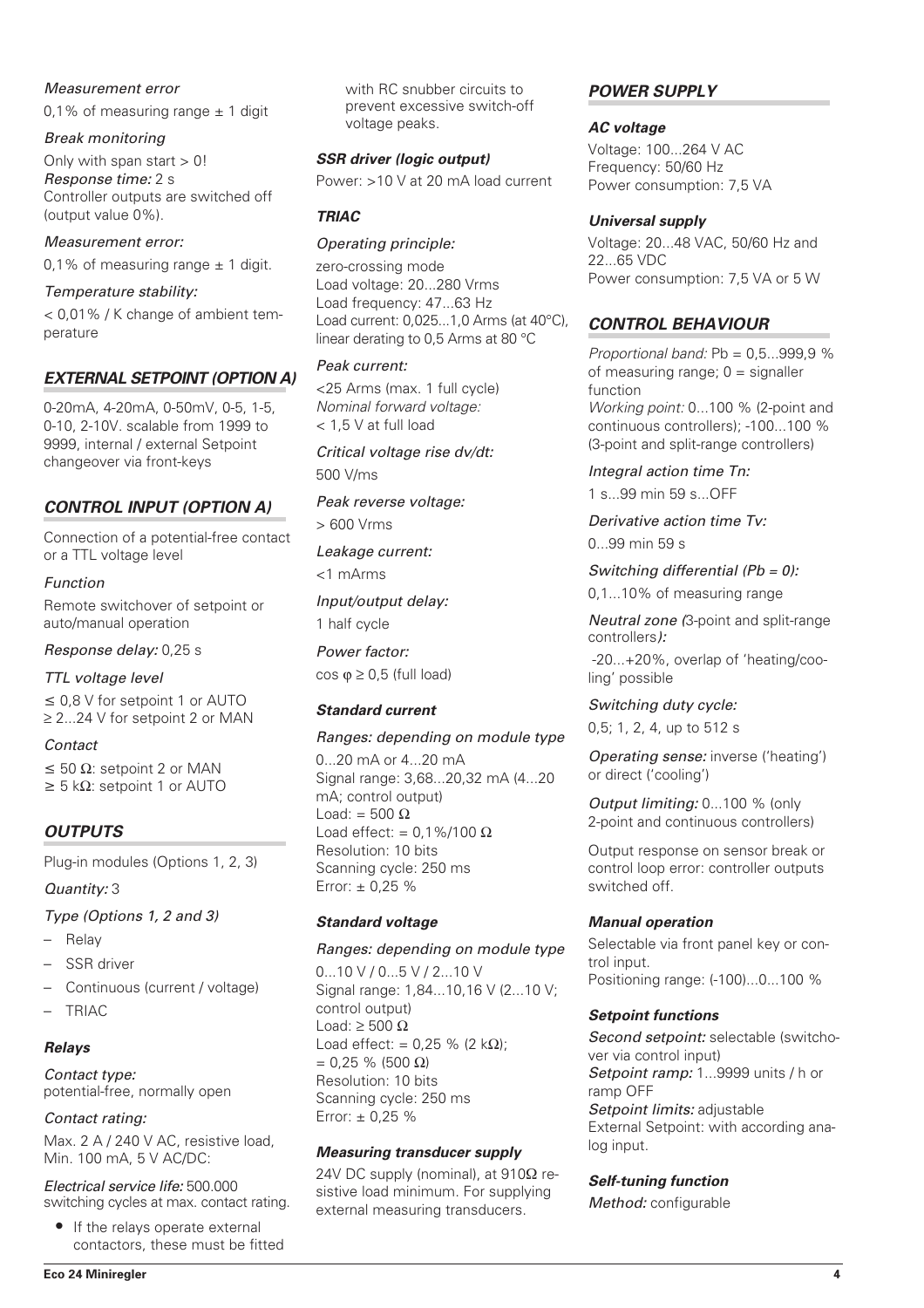## *Manual preconfiguration*

Pulse method during start-up with 100 % output signal. If the attempt is successful, the PID parameters become effective automatically. Condition:  $(x-w) > 5%$  of measuring range.

#### *Automatic preconfiguration*

Pulse method after power up. Automatic self-tuning Tuning attempt at setpoint (1 cycle) *Start condition:* (x - w) > 0,15 % of measuring range

#### *Scanning cycle:*

250 ms

## *ALARMS*

See text for a description of the functions. *Quantity:* 2 (min / max) *Hysteresis:* 0...100 % of measuring range

## *COMMUNICATION (OPTION A)*

*Interface:* RS 485 Protocol: Modbus RTU or ASCII; selectable Controller addresses: 1...255 (Modbus), or1...99 (ASCII) Transmission speed: 1200...19.200 bits/s Galvanic isolation: between inputs/outputs, and power supply

## *ENVIRONMENTAL CONDITIONS*

*Operating temperature:* 0...55 °C *Relative humidity:* 20...95 %, no condensation *Storage temperature:* -20...+80 °C

## *Reference conditions*

(for specified accuracy) *Ambient temperature:* 20 \_ 2 °C *Humidity:* 60...70 % rH *Supply voltage:* 100...240 VAC, 50 Hz ± 1% *Source impedance (TC):* < 10 Ω *Lead resistance (Pt 100):* < 0,1 Ω

## *TESTS*

## *Electrical safety*

According to DIN EN 61 010-1 Over-voltage category II Contamination degree 2 Working voltage range 240 V AC

*Electromagnetic compatibility* According to EN 61 326

## *GENERAL*

#### *Housing*

*Front dimensions:* 48 x 48 mm (1/16 DIN) *Mounting depth:* 110 mm *Front panel cutout:* 45 x 45 mm

## *Protection mode*

Front: IP 66

#### *Electrical connections*

Screw terminals for max. 2.5 mm

## *Weight:*

approx. 190 g



## *Options modules*

Jumper-free configuration for every type (no other modules required). Ordering data for the Options modules is given under 'Accessories'.